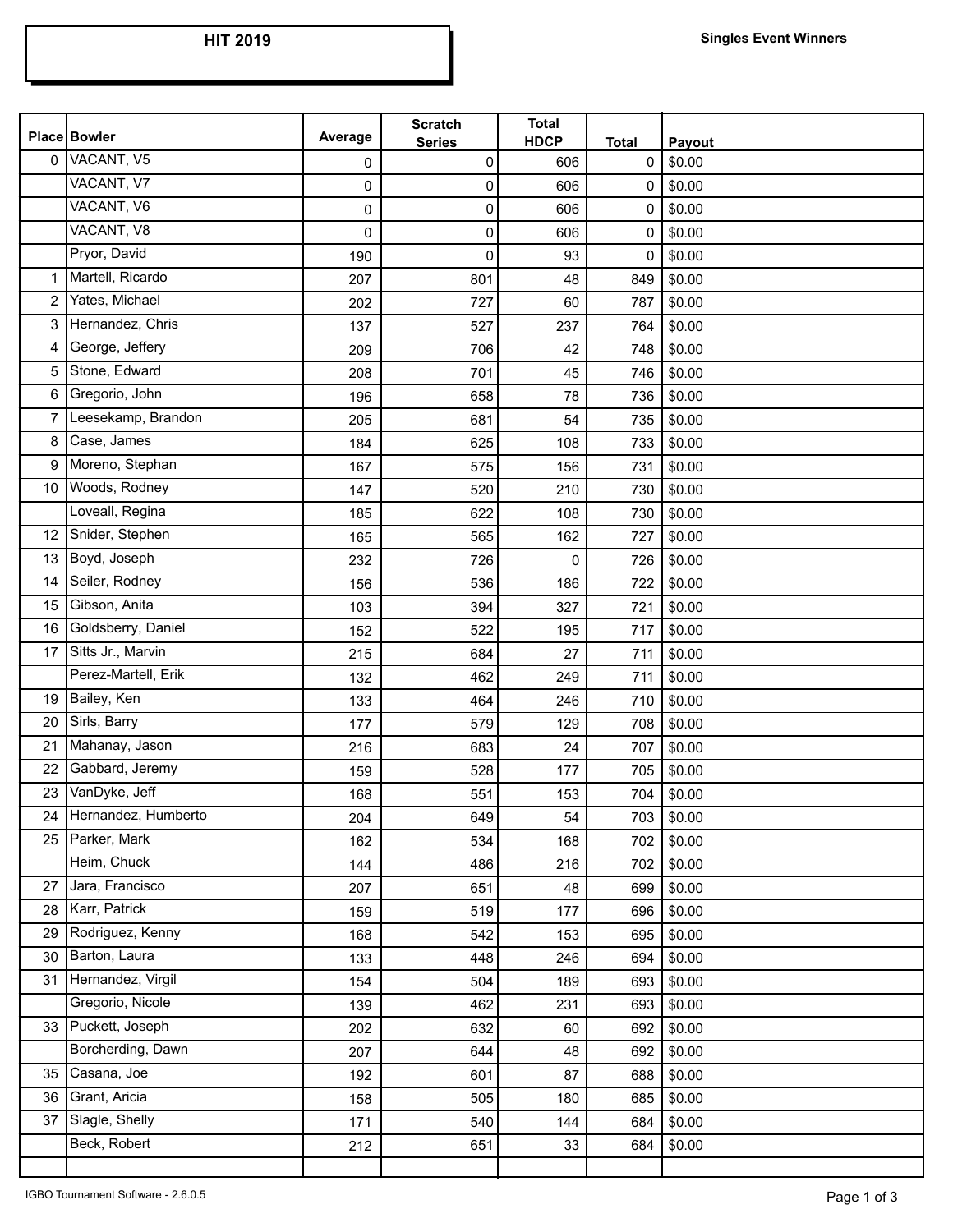|    | Place Bowler         | Average | <b>Scratch</b><br><b>Series</b> | <b>Total</b><br><b>HDCP</b> | <b>Total</b> | Payout |
|----|----------------------|---------|---------------------------------|-----------------------------|--------------|--------|
| 39 | Aguilar, Jose        | 162     | 515                             | 168                         | 683          | \$0.00 |
| 40 | Ponce, Jason         | 178     | 554                             | 126                         | 680          | \$0.00 |
|    | O'Dell, Tom          | 150     | 479                             | 201                         | 680          | \$0.00 |
|    | Jones, Glen          | 127     | 416                             | 264                         | 680          | \$0.00 |
| 43 | Kilpatrick, Becky    | 153     | 486                             | 192                         | 678          | \$0.00 |
| 44 | Kershaw, Alan        | 135     | 434                             | 243                         | 677          | \$0.00 |
|    | Reynolds, Leonard    | 176     | 545                             | 132                         | 677          | \$0.00 |
|    | Decarlo, Pat         | 150     | 476                             | 201                         | 677          | \$0.00 |
|    | Uhing, Jared         | 195     | 596                             | 81                          | 677          | \$0.00 |
| 48 | Stuart, Jamarah      | 162     | 508                             | 168                         | 676          | \$0.00 |
| 49 | Pyatte, Dustin       | 193     | 590                             | 84                          | 674          | \$0.00 |
| 50 | Pitts, Kirby         | 226     | 670                             | 0                           | 670          | \$0.00 |
| 51 | Rendon, Michael      | 192     | 582                             | 87                          | 669          | \$0.00 |
| 52 | Symonds, Greg        | 139     | 437                             | 231                         | 668          | \$0.00 |
| 53 | Hernandez, Roy       | 183     | 556                             | 111                         | 667          | \$0.00 |
| 54 | Gibson, Brenda       | 118     | 378                             | 288                         | 666          | \$0.00 |
| 55 | Peters, Dannie       | 167     | 509                             | 156                         | 665          | \$0.00 |
| 56 | Loveall, John        | 178     | 538                             | 126                         | 664          | \$0.00 |
| 57 | Torres, Wendy        | 145     | 442                             | 216                         | 658          | \$0.00 |
| 58 | Petty, Curtis        | 188     | 556                             | 99                          | 655          | \$0.00 |
|    | George, Melissa      | 185     | 547                             | 108                         | 655          | \$0.00 |
| 60 | Hernandez, Marco     | 201     | 591                             | 63                          | 654          | \$0.00 |
| 61 | Lewis, Steven        | 166     | 494                             | 159                         | 653          | \$0.00 |
|    | Theodor, John        | 188     | 554                             | 99                          | 653          | \$0.00 |
|    | Riley, Michael       | 182     | 539                             | 114                         | 653          | \$0.00 |
|    | Graves, Dru          | 156     | 467                             | 186                         | 653          | \$0.00 |
| 65 | Robledo, Jose        | 176     | 519                             | 132                         | 651          | \$0.00 |
| 66 | Boswell, Dee Anna    | 157     | 463                             | 183                         | 646          | \$0.00 |
| 67 | Daniels, Charlie     | 173     | 505                             | 138                         | 643          | \$0.00 |
| 68 | Barnhill, Greg       | 181     | 523                             | 117                         | 640          | \$0.00 |
| 69 | Cooper, Cheryl       | 107     | 321                             | 318                         | 639          | \$0.00 |
| 70 | Lee, Martin          | 201     | 570                             | 63                          | 633          | \$0.00 |
|    | Ault, Greg           | 153     | 441                             | 192                         | 633          | \$0.00 |
|    | Redmond, Andrew      | 199     | 539                             | 69                          | 647          | \$0.00 |
| 72 | Frinfrock, Daniel    | 158     | 452                             | 180                         | 632          | \$0.00 |
|    | Fiedler, Benji       | 143     | 413                             | 219                         | 632          | \$0.00 |
| 73 | Wilkerson, Glenda    | 152     | 448                             | 195                         | 646          | \$0.00 |
| 74 | Silva, Armando       | 128     | 370                             | 261                         | 631          | \$0.00 |
| 75 | Rienks, Adam         | 157     | 446                             | 183                         | 629          | \$0.00 |
| 76 | Winsett, Bo          | 186     | 522                             | 105                         | 627          | \$0.00 |
| 77 | Bell-Winsett, Shanel | 189     | 530                             | 96                          | 626          | \$0.00 |
| 78 | Rogers, Fred         | 157     | 441                             | 183                         | 624          | \$0.00 |
| 79 | See, Robb            | 185     | 514                             | 108                         | 622          | \$0.00 |
|    |                      |         |                                 |                             |              |        |